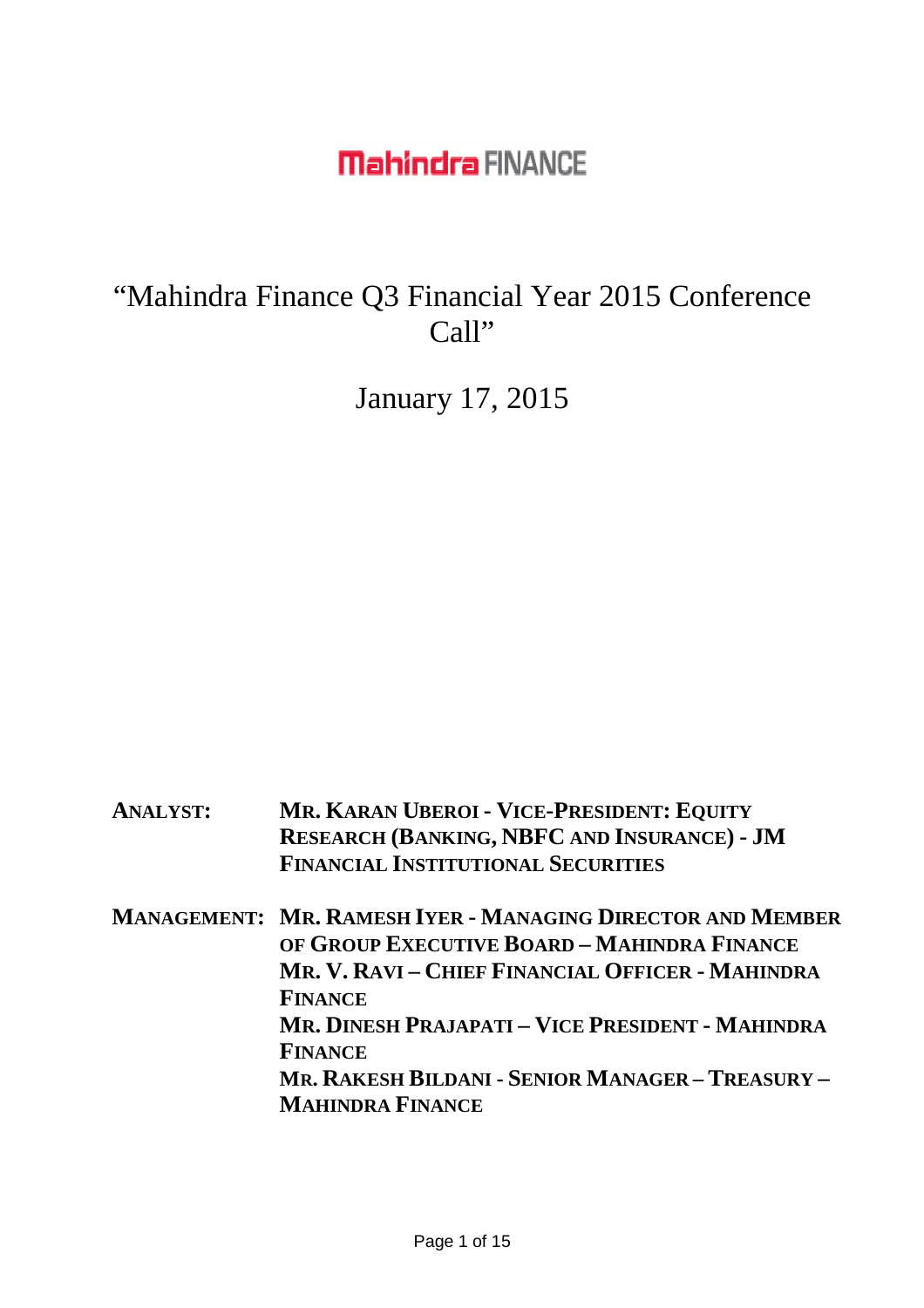- **Moderator:** Ladies and gentlemen, good day and welcome to the Mahindra Finance results conference call, hosted by JM Financial Institutional Securities. As a reminder, for the duration of the conference all participants' lines are in the listen-only mode and there will be an opportunity for you to ask questions at the end of today's presentation. Should you need assistance, during the conference call please signal an operator by pressing "\*" and then "0" on your touchtone telephone. Please note that this conference is been recorded. I like to hand the conference over to Mr. Karan Uberoi of JM Financial. Thank you and over to you Mr. Uberoi!
- **Karan Uberoi:** Thank you. Good evening everybody and welcome to Mahindra & Mahindra Financials Services earnings call to discuss third quarter results. To discuss the results we have on the call Mr. Ramesh Iyer, who is the Managing Director and Member of Group Executive Board, the CFO, Mr. Ravi and Mr. Dinesh Prajapati, who is the VP President and Mr. Rakesh Bildani, who is - Senior Manager, Treasury. May I request Mr. Iyer to take us through the financial highlights subsequent to which we can open the floor for Q&A session. Over to you Sir!
- **Ramesh Iyer:** Good afternoon. I am sure the numbers must have already reached you. So in details of the number if you have anything particular we can take it up in questions. Just to give you some basic highlights, I think this has been the most pressurizing quarters over the last few quarters that we have seen and I think this quarter performance has been something similar to what we witnessed as the third quarter of last year.

Right at the upfront, I would like to state that unlike the general understanding and belief of things getting better, we have been saying this for the last at least six months or so, there is nothing that we have seen any major improvement at the grass root level. When we make this statement, I think it is also be substantiated from the fact that when you look at sales of vehicles, tractors, or any activity around semi-urban and rural side, you will get the reflection of the same in terms of the rural economy continuing to remain under pressure.

We all have kind of witnessed below average monsoon and this was expected that there would be pressure on the yields and this again was stated by us also in the past that the delayed sowing will obviously bring down the overall yield coupled with no major support price improvement rather it has been the reverse. There has been a substantial drop in many of the states in terms of their price of the grains are concerned, and that is adding to the cash flow pressures of the customers in the segment.

I think the third element of pressure that we have witnessed is very clearly extended cash flow cycles of the customer, but just to remind everyone on the call that the segment that we work with is completely on earn and pay segment, which means that all vehicles that we are financing, almost all vehicles that we are financing has a potential to generate substantial cash flows to be able to repay for itself and when there is a pressure on that cash flow it does impact the overall program and that is one of the very, very main reason and it also has continuous effect like what started off with heavy commercial vehicle over a period of time has impacted every commercial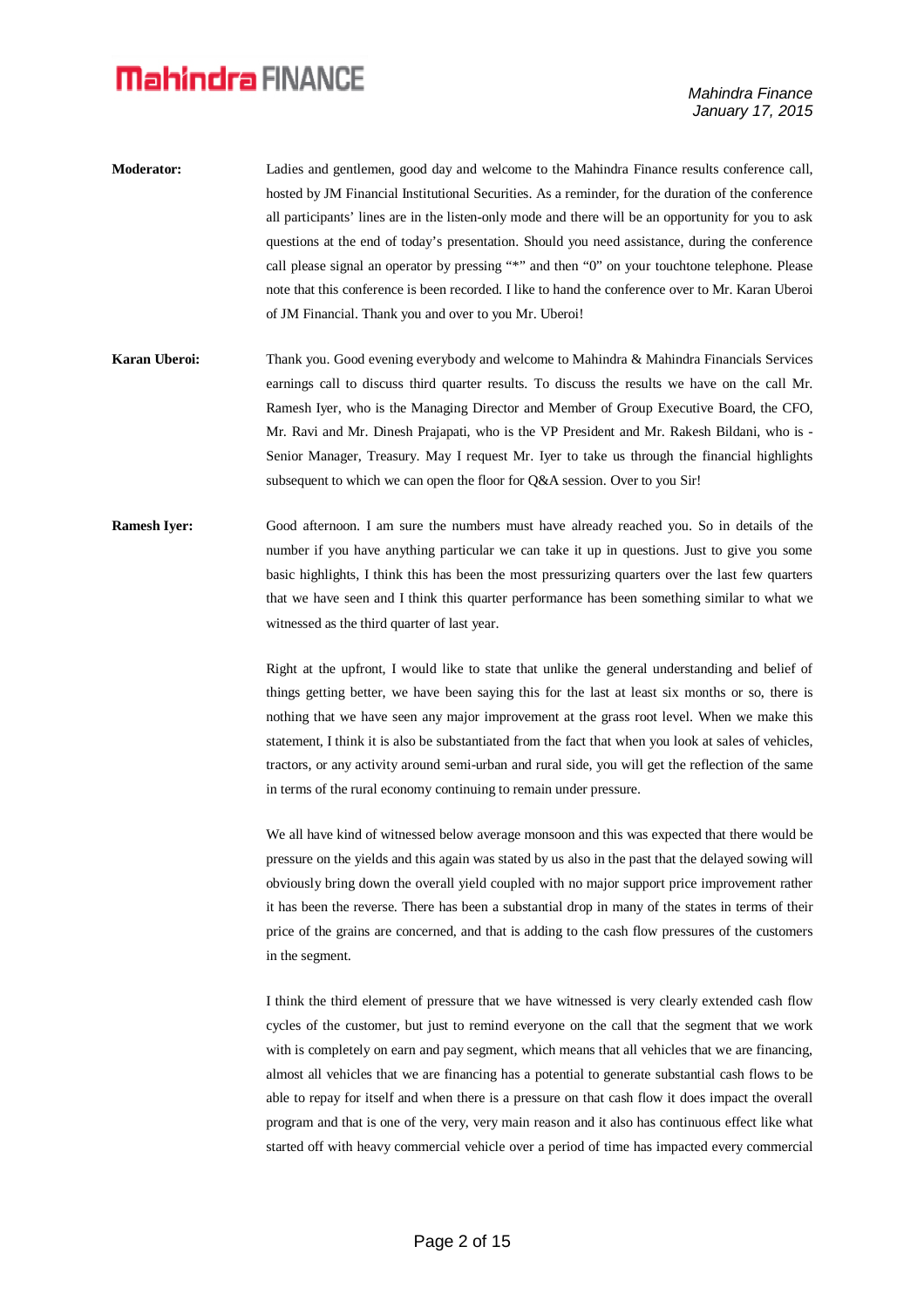segment, whether it is the LCV, whether it is the sub 1 tonne vehicle, even up to the threewheelers, small goods carrying vehicle, it has impacted the entire commercial segment.

So far as the tractor segment is concerned, again as you know 40% or upward of cash flows from haulage application and with so much of weakness in the project side, even projects, which were ongoing, the cash flows are stretched. So therefore the contractors are not able to get their payments on time and in turn they are not able to make payments to individual hirers of either tractors or excavating equipments or even tippers, you know, those kinds of vehicles, so even that cash flow have gone through this pressure.

Then you have this pressure of lack of economic activity therefore the goods movement has been much, much lower and that again has a similar impact on the commercial side. There is one another segment of ours, which is the passenger carrying segment both organized tourist segment, tourist taxi segment, and the private vehicles carrying people. This again is entirely dependent on the local economy of the state. It is very important to know that it is not that all that we say is across the country true, but it is for the first time that we are witnessing in many states we have dual impact. When I say dual impact, we have impact coming from farm as well as economic activity and this is not generally been seen many times in the past.

We have had impacts through poor farm that have been impacted, we have seen due to poor economic activity, but I think this time around we are very clearly seeing an overall impact coming from almost all the segments. Also there has been other natural phenomenon like the hailstorm in Andhra, we went through Jammu and Kashmir had its own problems of flood, you had Uttarakhand problem. Now all of this has added to an impact, but if you look at state by state, I think we continue to see the southern states going through major mess and I will quickly sum up if you look at Karnataka, mining is a problem, paddy is a problem, in crop sugarcane is a problem.

You take Maharashtra, cotton even though yields are out, but support prices are so low that the cash flows have still not come in. Sugarcane already supplied to the sugar factory, but only advances received full payment not settled. Look at M.P. Soya was a disaster, but look at both paddy, paddy is moving towards Rajasthan, because the support price in M.P. is so low. The infrastructure project in M.P. whether it is road projects or whatever, is completely a drag and therefore there is pressure on cash flow.

Look at Vidarbha completely coal excavation is a problem, so you look at state by state there has been multiple problems having at the same time, but the good news is when we meet the customer, definitely we are able to meet customer and vehicle availability is there, but if cash flows are so stretched that somebody who wants move into an NPA slot is not like in the past able to come out of it very easily. He is making some payment, but the payment is inadequate for him to be able to come out and therefore our provisioning keeps going up within the same bucket as well. If somebody is in NPA slot at six buckets moves to the next level, moves to the next level, pays off one installment, but he keeps remaining within that slot where we need to keep making this provision.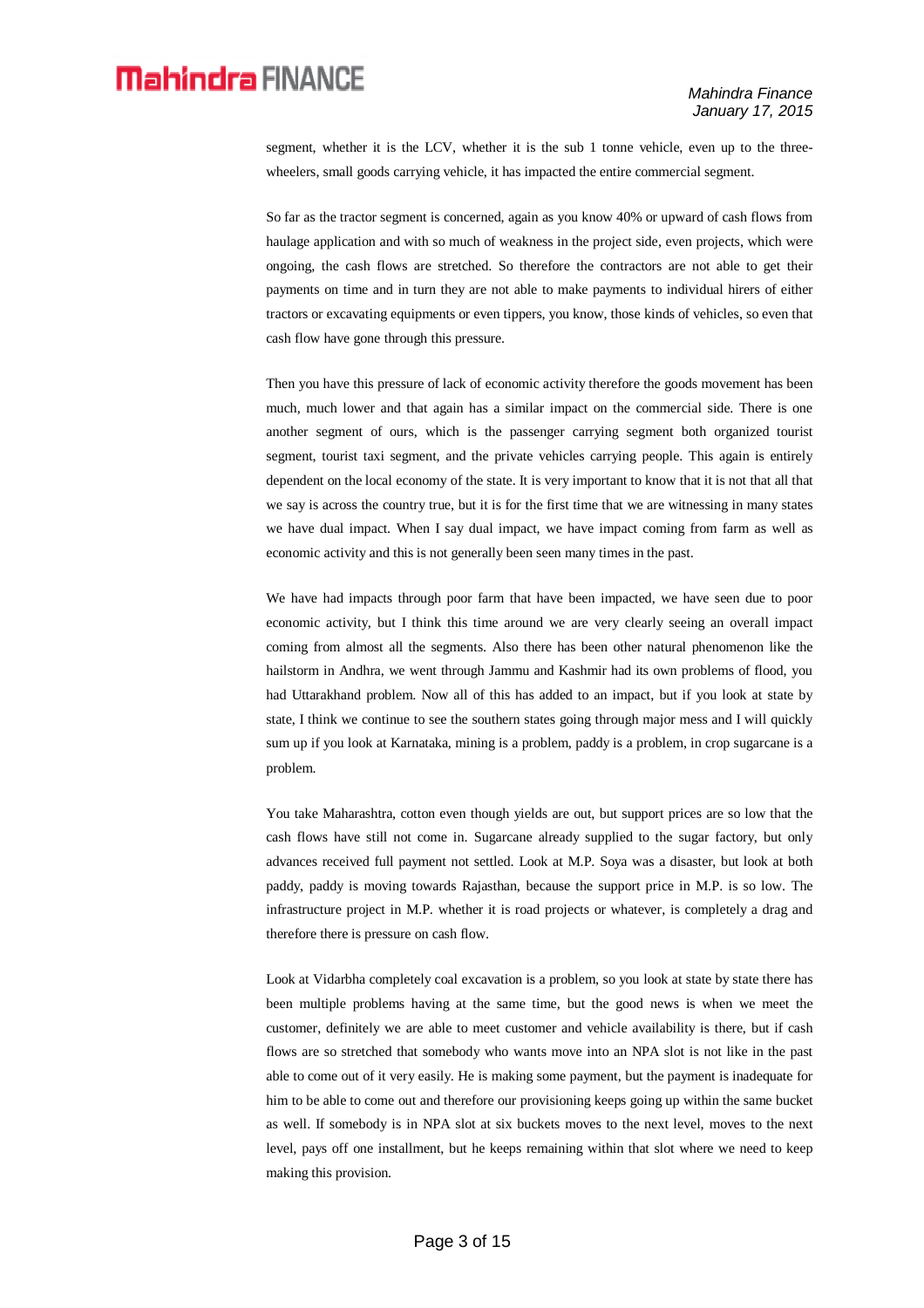Now normally in a collateral back lending the easiest answer is if somebody is defaulting why do not you take back the collateral and transact on it, but with so much of discounts that is going in the new vehicle there has been an impact on the resale price as well. So that is one impact therefore we have to be very cautious and deciding that do we want to take back vehicles and sell them. If so what is the kind of loss one needs to likely to make. You do not take back what is the risk that you are running. So, we have accessed that risk and we feel like product like tractor, pickups, excavating equipments, LCVs, pickup vans, cars, these are not the segment where we need to repossess because the customers are maintaining those vehicles.

It is just that they are not earning enough to be able to repay, but vehicles like three-wheelers or by name like Tata Ace vehicles or a Mahindra Maximo vehicle where the customer cash flow is so stretched that he is not even maintaining the vehicle adequately. Then we take some decisions to even repossess, but we are booking those losses. So, even in this quarter we have had some impact on account of repossessed vehicles being sold and we have booked those losses.

Now, these are the various aspects and they are by state behaving differently. Now we have not been chasing business. This we have said in the past. We have added branches. We continue to believe that deeper penetration and be readiness for future is something that we believe in very strongly. We also believe that these branches will serve the purpose of better collections once we have deep rooted and I want to give you just one data point that if we look at our collection efficiency last year same period, this year same period the collection efficiencies have not suffered, but the customers once have moved into a different age bucket they are not able to come out of it and that is the pressure. Now we also do not think that all this is likely to get corrected in a very, very short time because all that I explained to you are not some fundamental transactional errors.

They are fundamental basic correction requirement. I mean even January crop is extremely good, it is not going to support M.P., it is not going to support Maharashtra, and it is going to support possibly Tamil Nadu. It is possibly going to support parts of Andhra because it is harvest out there and they would get some money, but it is not going to correct this side of the story. We do not believe that there is going to be a hurry to increase the support price and therefore even if cotton is delayed sale, they wait for another one month and sell, but ultimately they are not going to get the price that they got last year.

Last year I think the cotton price was something like Rs.6000 versus this year the price announced is close to less than Rs.4000. So that is kind of a coverage on price is not going to happen even if all projects gets announced as we hear but they will all take time to hit the road and they would not happen before next monsoon. Therefore we think that it is absolutely necessary, be prepared, be ready for a good time to come but I think we will have to live through this pressure of time and ensure we manage the collections while we manage cash flows well. We are not going to do hurried reposition just because we think customers are taking it back, we are not going to reschedule any of our contracts even if customer demands for it. We are saying you pay as much as you can, but we do not want to tamper with rescheduling this contract, but clearly we do see a monthly installment customer is able to pay just about one, one-and-a-half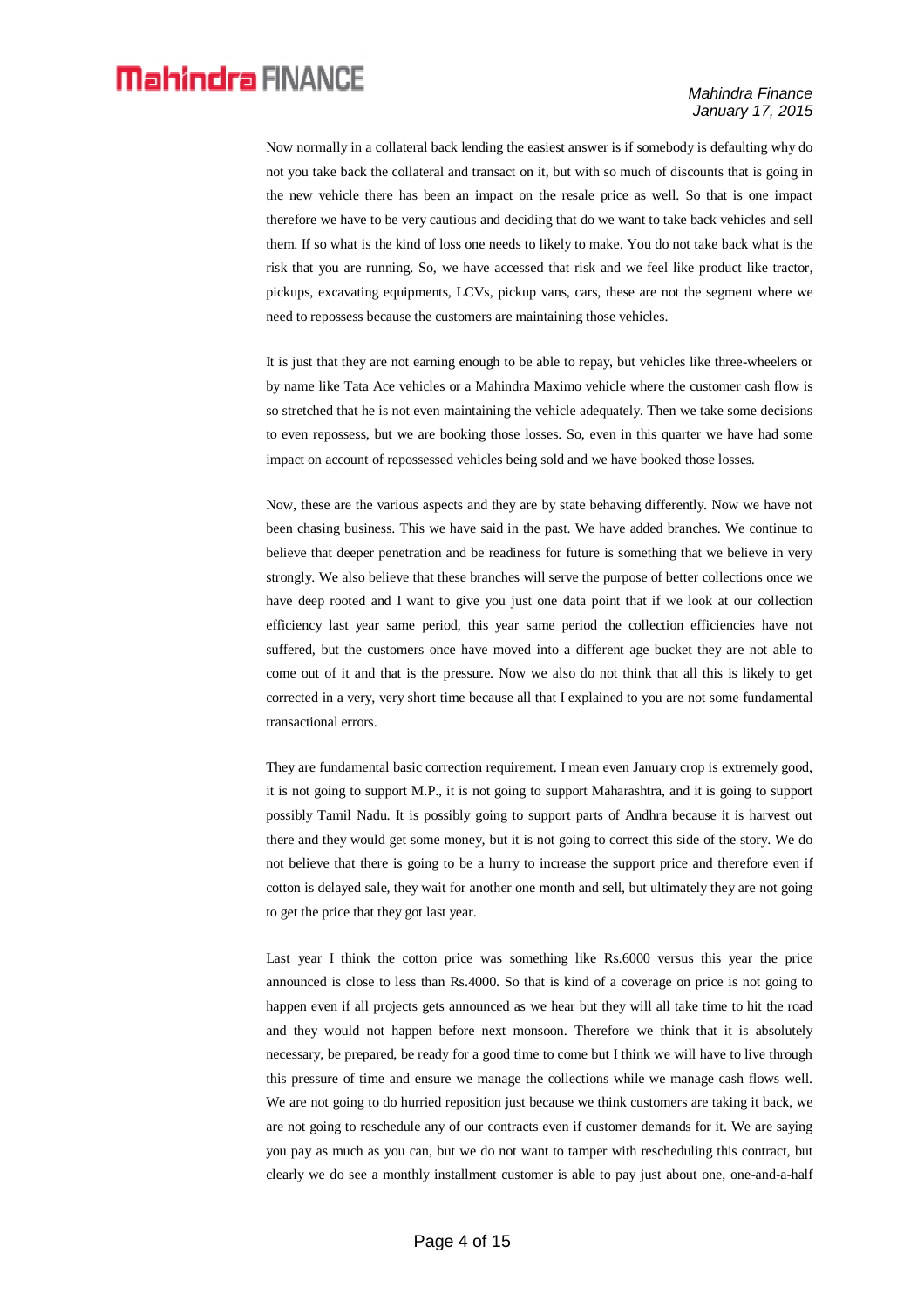installment maybe in a three month period of his earning, because that is the pressure he goes through. Clearly, as I said the diesel price coming down was a fantastic positive but unfortunately because of lack of load the freight has got adjusted so the operator is not benefited by the drop and you can see the reflection of it that in spite of drop in diesel price vehicle sales have not increased. So I think if you kind of correlate to all that I have said from the point of view of our collection, efficiencies, etc., and map it with how the sales behavior has been you will clearly see that is the pressure.

All the automobile sales growth that we are seeing very urban and it is very new vehicle draw and it is not really reflective of the industry showing that kind of a change trend. Commercial vehicle is still not showing trends. Tractors are falling by the day. You are clearly seeing even cars, other than Maruti who is registered very large numbers, but on a very high discounted basis and discounts on new vehicle has an impact on the second hand vehicle side. So, I think we are going through a pressure point from all round whether it is from the economic cycle, whether it is from the farm cycle, whether it is from sales point of view from the vehicle, even for the same volume of business the disbursement values are low because the discounts continue to happen.

Just to give you another data point and then I will kind of hand it over, which is while we are managing 1.7 million customers our number of customers who are in LPA is about 85000 or so, which was sometime back maybe three to six months back was in the range of 72000 to 73000. So it is not that many customers are moving towards it but clearly customer cash flow pressure and therefore once they move into their ability to come out of it is very, very stretched both delayed cash flow, which is one, which is a cycle impact, another is an absolute cash flow which is an impact of the volume of the business and therefore both of this is putting pressure on them.

We are cautious. We are not going to chase business. Our focus even in this quarter will continue to remain focusing on collection. We are going to go deeper into the market and be closer to customer. Initially use that locational advantage to collections and then change it over to also business when situation changes and you must also look at some of our ratios from a denominator effect, like if the asset is not growing then even the same NPL reflects to be growing at a higher pace. So the 6% NPL looks like a 7% NPL. It is not necessarily that a lot of NPLs have got added by itself but it is also the base effect and therefore if the base is not going to grow substantially one would see even in the next couple of quarters some change to this number in terms of percentage is concerned.

What we are focusing on is to ensure that customers do keep servicing their contract even if not for the full installment, but to the extent that they keep paying every month and keep it live. I think that is going to be our approach. I think the silver line in all of the thing is we have protected our NIMs. If you were to normalize our topline for the income reversal, we have protected our NIMs. We do see interest rates benefit coming to us in the next year may not be fully in this quarter for sure, but next year if the same trend continues one would see some benefit coming out of it and even for such large operations, I think, we have ensured that our overheads do not go out of our control. So we have restricted our expenditure side as much as that we should so therefore we are doing okay in as far as the NIMs are concerned, in as far as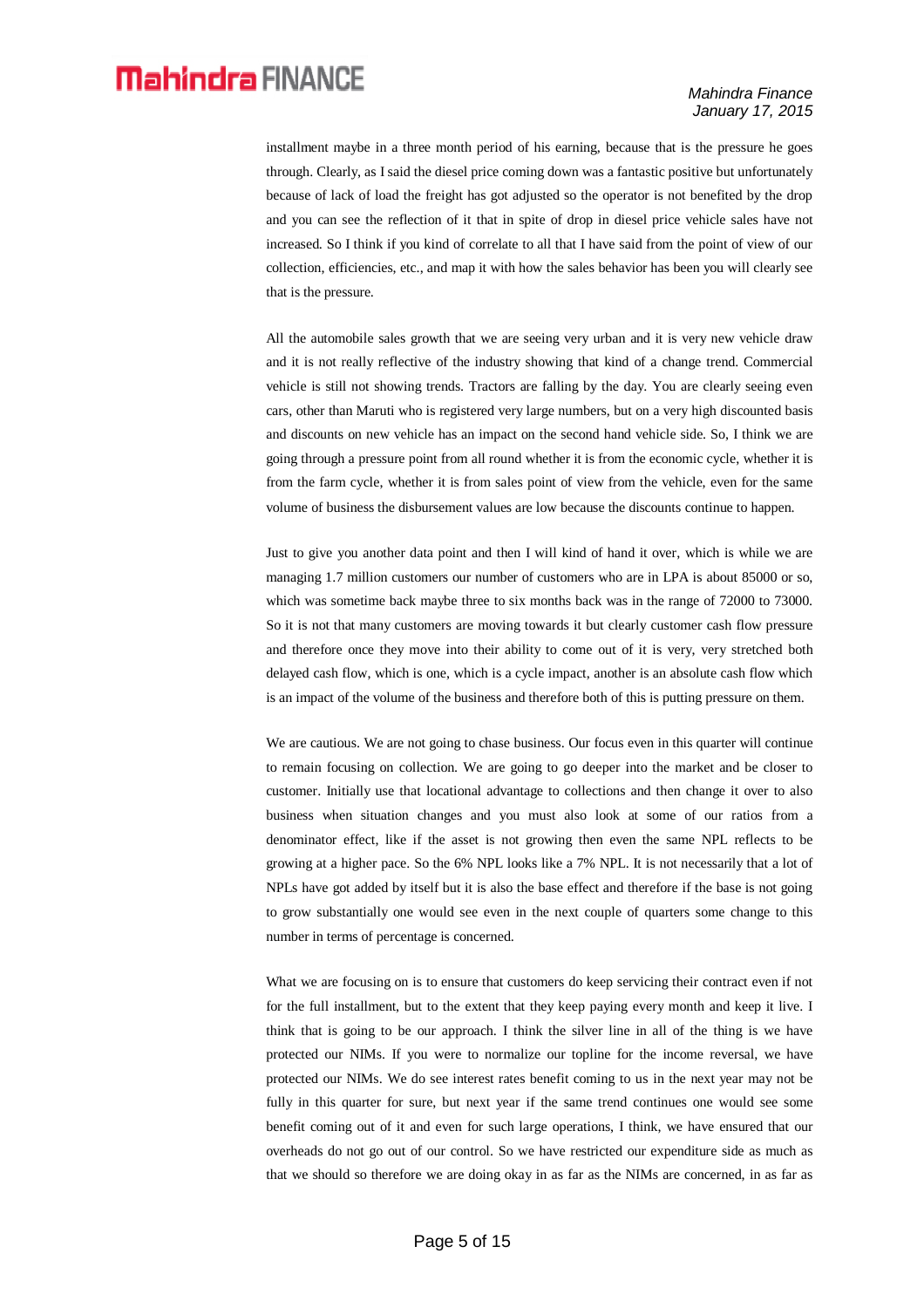the overheads are concerned, but definitely our focus is going to remain on as a quality in terms of better recoveries and improved efficiency on the recovery front, but summarily I would still think that it is far from everything over at the market place until we start seeing revival of economic activity until we start seeing improvement in sales of vehicles and tractors until we start seeing customer walk into dealerships on their own. I do not think we will want to say that things are getting normalized at the market place.

I think that is the way I would like to put out the story for where are and how we are focusing ourselves on. So thank you so much and I think we can now open it up for Q&A.

**Moderator:** Thank you very much Sir. Ladies and gentlemen, we will now begin the question and answer session. The first question is from the line of Mr. Karthik Chellappa from Buena Vista. Please go ahead.

**Karthik Chellappa:** Thank you very much Sir for the opportunity. Sir, I have two questions. Firstly clearly the macro continues to be very challenging but from the feedback you are getting on the ground, what is your sense, at what level our gross NPAs will actually stabilize. The 7% is probably one of the highest we have seen in the last three to four years so, is there a sense on where you think this reaches some kind of a durable bottom. My second question is given where resale values are today, if we were to sell what percentage of the losses or what percentage of the principal and the NPL can we recover right now? Just to get a sense of what is the loss we need to take? Thank you very much Sir.

**Ramesh Iyer:** See as far as gross NPL is concerned, as I told you, even our belief even six months back was to fix the possibility, will it go to 7 or not, but as we speak today clearly we see things have not improved in this two quarter period and it has moved towards 7 for two reasons. One as I explained the base effect of our own assets not growing adequately and second of course the market conditions itself is not showing any improvement. I am not too sure whether I can put a number will 7 become 8 or will 7 become 6, but I still want to clearly make a mention that we would not be able to project a substantial correction to this situation through collection mechanism from customer because the cash flows are stretched. It is not they are bad debt customer or they are non-available customer or the vehicles are non-available vehicles. It is just that they are only earning sufficient enough to be able to pay at best one installment in couple of months time, which means they are not likely to rollback as fast as one would want them to. So, I would still think that is 7 a good number, is 8 a good number or 6 a good number is not a judgment I can put on but clearly the economic activities and the sentiments at this stage there do not give us confidence to at least tell you that 7 will become 6, 6 will become 5 in the next one quarter or two quarter situation. So that is one thing that is clear we can see, but second is asset is not growing and I do not think in the next quarter at least I am not forecasting the auto and tractor industries to show some major turnaround in the next quarter that we get the benefit of growth and therefore we get some base benefit. I do not think even that happening. So that would be our take on where it is moving. In as far as the reposition loss is concerned, I think, it is wrong for me to give you a sense on the whole portfolio but clearly they are all different products. Like if you look at a three wheeler equivalent and then the sub 0.5 tonne, 1 tonne vehicle which I quoted as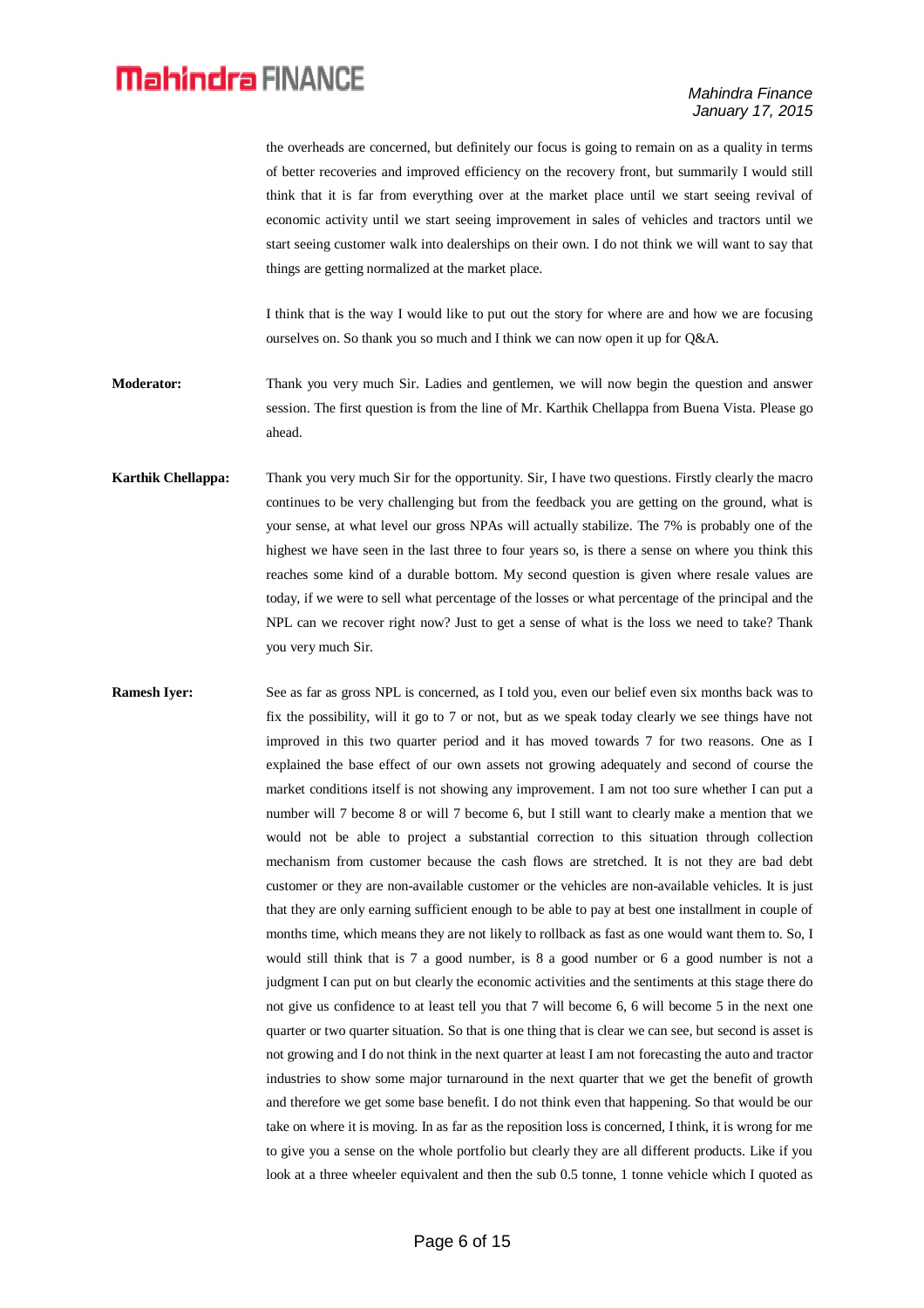#### *Mahindra Finance January 17, 2015*

Maximo's etc., I think the loss is as high as maybe 40% on the product. If you repossess the vehicle, which is less than 12 to 15 months old because it is a high priced vehicle. Demand for the vehicle is weak because the need for such a vehicle is not felt by so many customers. But if you were to turn it around and you start moving towards tractor or you start moving it towards a pickup or a Bolero type of vehicle, I think the loss will start coming down, but again, you move towards high end commercial vehicle, I think the losses are as high as 40% to 50%, because it is a reflection of demand for such a product out there. And which is why I said that repossession this time around has to be done not from pure debtor's management but it is also to have lot of sense of why should one repossess if so what kind of vehicle and where should one repossess. If you know that the customer is putting his effort to earn and pay you and he is keeping the contract live, repaying we are taking a call that repossession is not the right answer. Unless you vacate the market, unless you vacate a product, or unless you see that the customer is not able to come out of it and he is using and he is depreciating the products I think, these are the only three fundamental reason why one would decide to repossess and other than that there should be no reason why one should repossess, but not repossessing is not going to guide us to reschedule the contract. You will see us explain a high delinquency level or a high overdue level, but we will not want to reschedule a contract because we think that the ground reality is known to us and we believe that like in the past we corrected ourselves. This situation will correct itself once some activity starts commencing. So, we would like to take two quarters to believe that things will start changing and we would start getting that feel in the next two quarters. We would not be in a hurry. Whether it is 7 becoming 8 or 7 becoming 6 as I explained to you is an outcome of the base effect and it is also an outcome of customer's ability but we are not as much worried on that number, but if you look at our net NPL levels as it has moved up from 3 to 3.3 level maybe, but our pricing does protect the 3% level, we will take a call if need be to even push up the price, if we continue to remain in business in some of these markets.

- **Karthik Chellappa:** Thank you Sir. Just one followup at what point do we see the benefit of falling funding cost?
- **Ramesh Iyer:** I think you must give it one quarter, because it is announced yesterday by the bank starts announcing how many banks will announce itself we do not know and we may get in this quarter maybe one month benefit but again not from all banks and not for the entire borrowing, but more correctly, I think, you should take it from maybe the second quarter of next year or so by the time everybody would stabilize. Let us hope they will make more announcements in the same direction.
- **Karthik Chellappa:** Thank you very much Sir for this colour.

**Moderator:** Thank you. The next question is from the line of Mr. Manish Chaudhari from IDFC Securities. Please go ahead.

**Manish Chaudhari:** Just wanted to check, if you could give some colour in terms of collection efficiency during the quarter and in the first few days of January as well?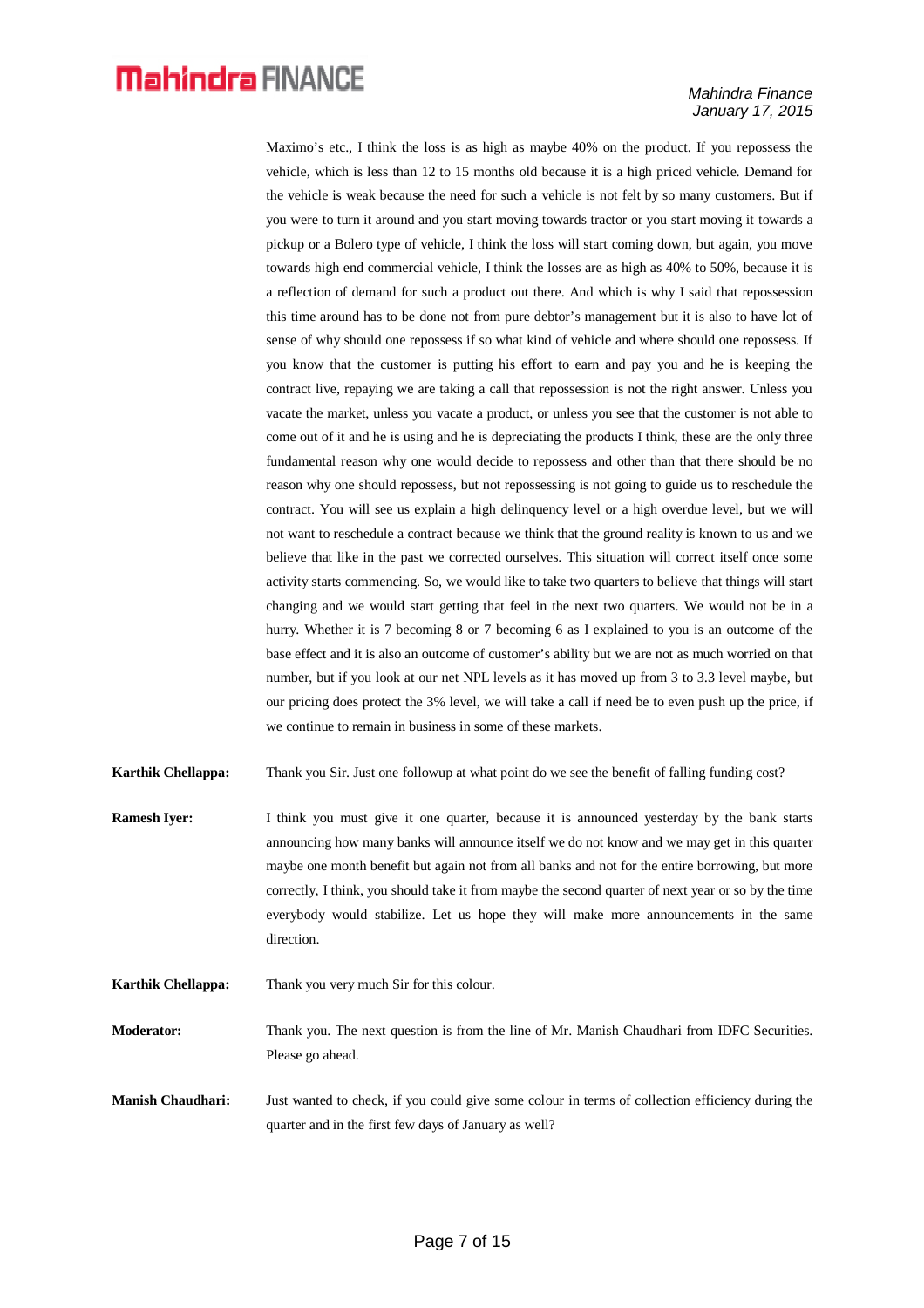- **Ramesh Iyer:** January I am not sure, but the way I have seen the number October was something like 85% to 87%, because festival month people normally use it for other purposes than discharging liability. That is again historic, but if you look at November and December out collection efficiencies would have been 92%, 94% kind of a range, but overall quarter I think was somewhere around 92% for this quarter. January it is too early to say. I do not have a feel of that, but again January I would suspect that will it cross 100% I would suspect, because again, please remember that between December and January nothing so substantial has happened at the ground level. I do not know if you were there right from the beginning, but the cotton is still in stock. They are not sold. Sugarcane money is still not come back in the hands, paddy prices are 30% to 40% lower so they are still holding and not transacting. The contractor payments are still stretched. So there is nothing, which tells us that is going to be substantial flow of money to clear all of this. I think it is going to be by effort whatever that we can achieve, by fundamental it is going to take time.
- **Manish Chaudhari:** If I look at your AUM and disbursement mix for the quarter, it does seem that there is some pickup in your AUMs growth in terms of CVs as well as in tractors as well. So, could you throw some light on it whether it is increasing?
- **Ramesh Iyer:** I do not know tractor, but CV surely I can tell you there is no pickup.
- **Dinesh Prajapati:** CV in fact is YOY down.
- **Ramesh Iyer:** It will be down only and as far as tractor is concerned again, it must be beyond the tractor, which you are looking at because the new tractor sales at least this quarter has been a degrowth over the last quarter unless if you are talking about nine months, you are talking of three months?
- **Manish Chaudhari:** I am looking at the AUM at the end of the nine months?

**Ramesh Iyer:** This quarter I can tell you is all these figures are minus for sure.

- **Manish Chaudhari:** In terms of the CVs have we changed the incremental LTVs? What would be your incremental LTVs say on LCV and HCV now?
- **Ramesh Iyer:** 70% to 72% is what we have to see. If we do not give 70% he is going to borrow from somebody else for the balance.
- **Manish Chaudhari:** Are there products on the LCV side in which you are offering 100% LTV as well?
- **Ramesh Iyer:** 100%, no way. I do not think. It will be a program. If at all I do not know if you are speaking from some advertisement or something, if there is an advertisement, which says 100% finance, it will be on an exchanged product. So when they bring an exchange vehicle with 30% sale price then the net LTV will still be 70% or it will be on a product, which has an application, which has a trailer or which has a container, which has a tanker attached then the chassis will be 100% the body will be zero. So the project will be 50% to 52%.

```
Manish Chaudhari: Thank you.
```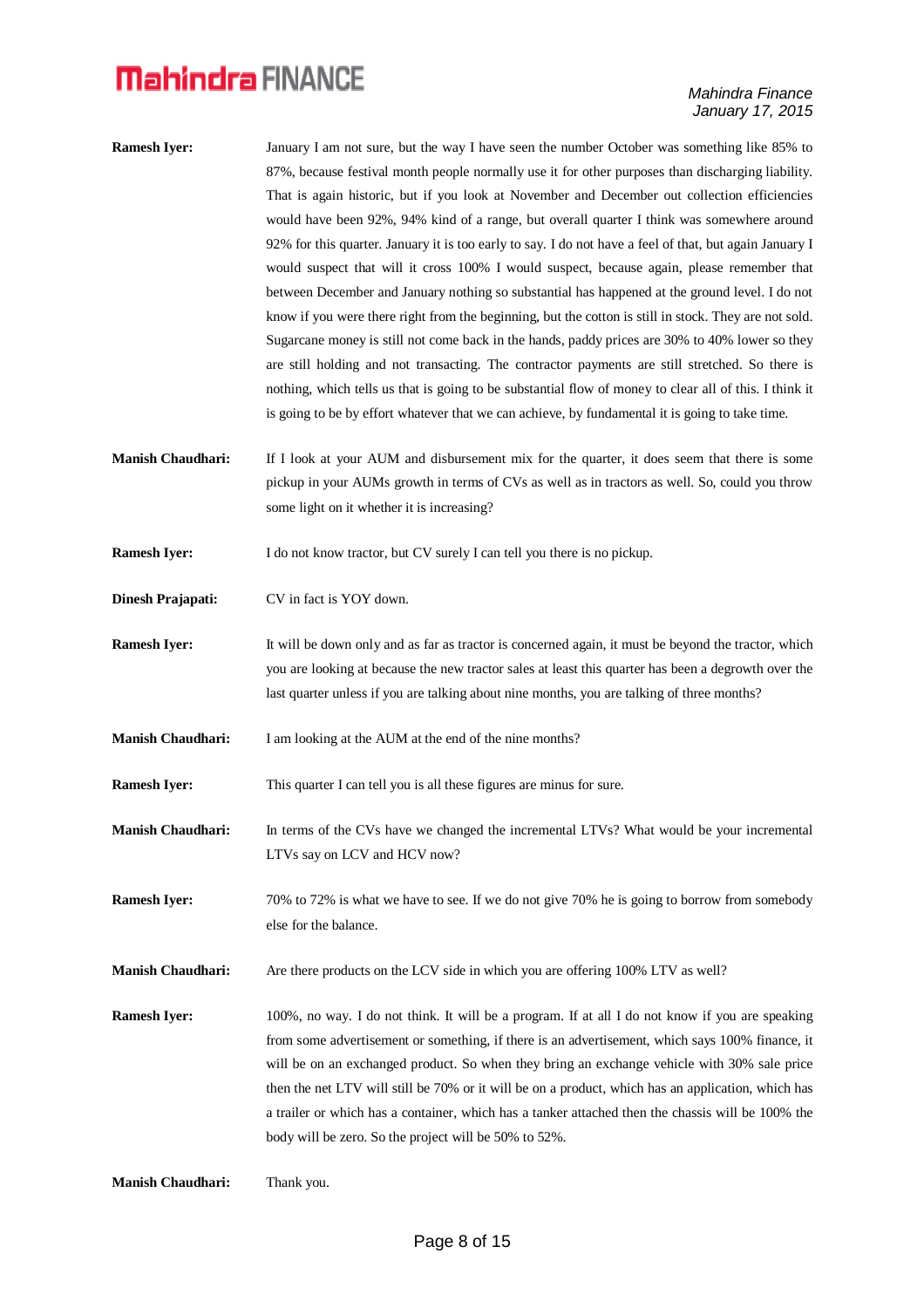**Moderator:** Thank you. Our next question is from the line of Ketav Shah from Anand Rathi. Please go ahead.

- **Ketav Shah:** Thank you for taking my question. Sir, I am just trying to figure out two things. One is the quarter-on-quarter rise in provisioning. It is more than the NPA. I mean can you throw some light there? Have we changed any bucketing or etc., over there?
- **Ramesh Iyer:** We have not changed. As I explained the customer if let us say even within the first bucket of NPA at Mansik and then he has not paid one more installment, he moves to next bucket, there will be a provision. If he goes to the next bucket, there is an additional provision. So even if the customer remains within the same bucket, there is an additional provision, which happens and then when he jumps bucket let us say when he moves to the next bucket in our case, we make 50% provision. So those must be the impact. As I said by pure number of contracts, the growth may not be as aggressive as you see it from the provision.
- **Ketav Shah:** Yes exactly, so I am trying to understand how both work short of that is the only thing. So what is your expectation in the next quarter? You already said that it is not going to be as good as it has been in the previous years, but is there some number that you can give?
- **Ramesh Iyer:** Number is difficult for me to put out, but I would definitely want you to understand that anything that is happening even now is mainly by effort, because we have that reach and we are able to meet the customer and pick up whatever money that we can every time we meet it. The fundamentals are not changing. Unless we see some major projects get announced across the country economic activity revival, I think the earliest sign one can see of all of this is you will see first commercial vehicle pickup clearly you will see. Freight loads will go up both in vehicles as well as in railways. I think you have to capture those trends to start understanding the pickup happening in all these segments. The next bet would be how is going to be the January harvest pricing from south, because I am sure the yields would be better. The paddy yield in Tamil Nadu will surely be better, the water levels have been good, but we have to wait and see what is the price that is going to get announced, because the cotton yield is okay. I do not think yield is a problem. Sugarcane yield is okay, unfortunately the support price is inadequate or the industry buying it and not able to pay for it immediately is an issue. So it is completely a cash flow issue out there.
- **Ketav Shah:** How would you say we are prepared for growth in the CV space there? Are we gearing for it there?
- **Ramesh Iyer:** When did you hear me say that?
- **Ketav Shah:** I am just asking would that be an area of focus for us.

**Ramesh Iyer:** Unless the industry revives, you will not see us in CV business. While we have a team, while we have an understanding I do not think we will be the first to commence financing of the product. First and foremost is discount on vehicles have to vanish across. Second is one has to see billing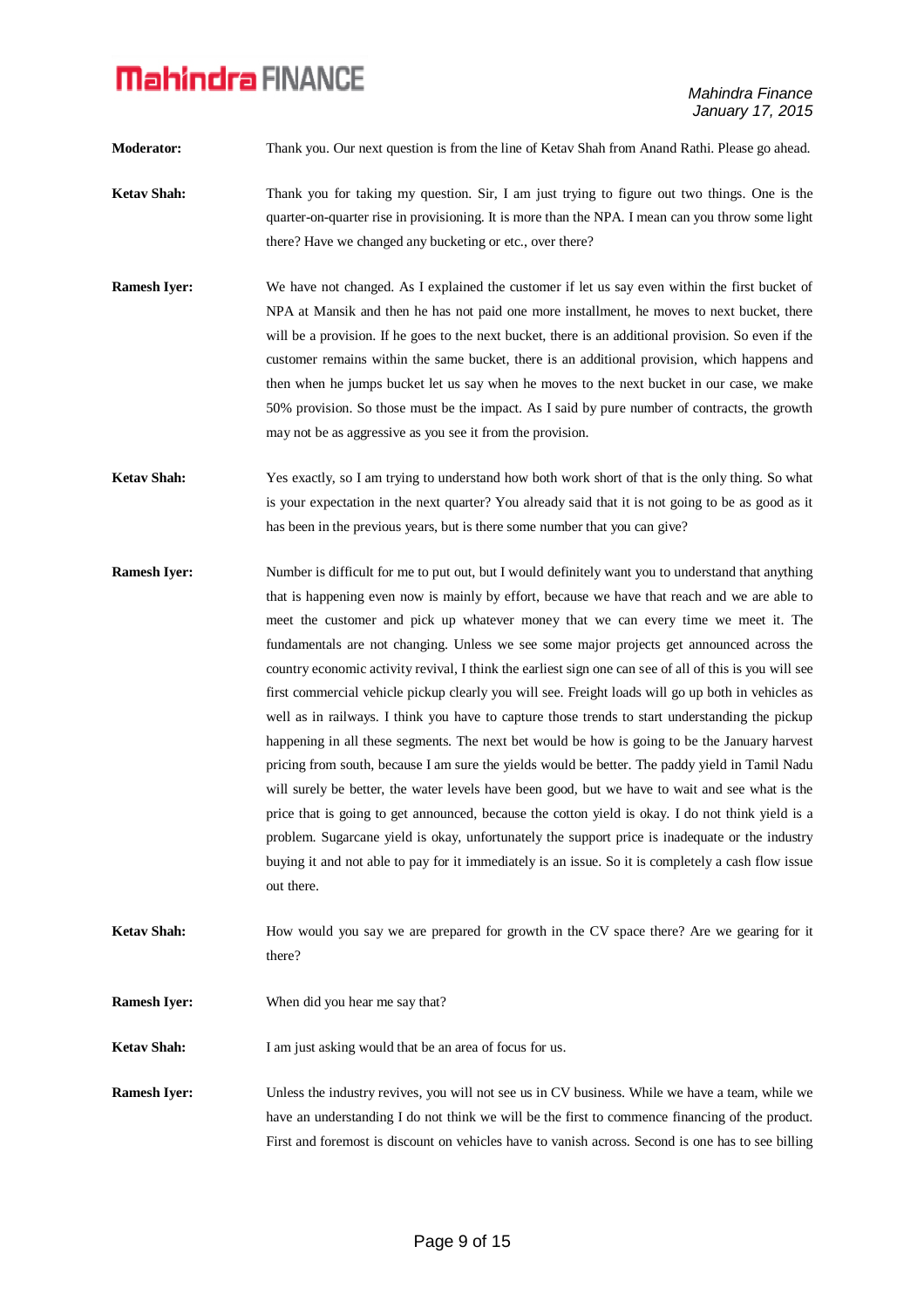from manufacturer to dealers. If you see in the last quarter, retails have been higher than billing. So they are all on stock correction mode.

- **Ketav Shah:** Thank you Sir. That is it from me.
- **Moderator:** Thank you. The next question is from the line of Mayur Parkeria from Wealth Managers. Please go ahead.
- **Mayur Parkeria:** Good afternoon Sir. Thank you for taking my question. Sir, two questions, if you remember last call you had mentioned that the number of accounts in NPAs were in the region of around 70000 to 72000. So if we look at on a QOQ basis that is a sharp rise, which has come to 85000 from 70000. So, I do not have the presentation and the numbers with respect to GNP and NPL level, what I was trying to come to the fact is, is this actual rise in the NPA number of accounts or is it only because of the bucket change, which you were experienced?
- **Ramesh Iyer:** 75000 to 85000 will be increase in number, but you should understand.
- **Mayur Parkeria:** The provision, which has increased is what I was trying to get. Is it more because of the NPAs itself rising rather than…?
- **Ramesh Iyer:** If you kind of look at new accounts come what is the provisions and accounts move out, what is the reversal they more or less knock off? So the movement will be both ways. Some will come in and some will come in and some will go out. But typically what happens is when the NPL remains within and they do not pay enough then the provision keeps moving up. The benefit of it you will get when these accounts start getting reversed.
- **Mayur Parkeria:** Sir similar to the same one is first quarter that was Q1 you know immediately we had the first or relatively not so good quarter where we had indicated that most of the collection efficiencies had got hampered because of (**unclear-31.18**), second quarter if we see was a much better quarter…?
- **Ramesh Iyer:** It is normalized.
- **Mayur Parkeria:** Normalized, so relatively it got improved and how much of the discretion was towards the growth and how we are prepared and poised to take advantage if the growth picks up obviously. You have clearly indicated that if the growth picks up how you are poised?
- **Ramesh Iyer:** I also said that our focus is going to be on collection because we are not forecasting that things are changing at the ground level.
- **Mayur Parkeria:** So again this third quarter we are seeing a substantial rise in the NPAs so what I was just trying to understand is this quarter-on-quarter change in the numbers, which is coming in terms of the provision and the higher NPA levels you believe that this is going to be there for another two to three quarters is what you are trying to mean?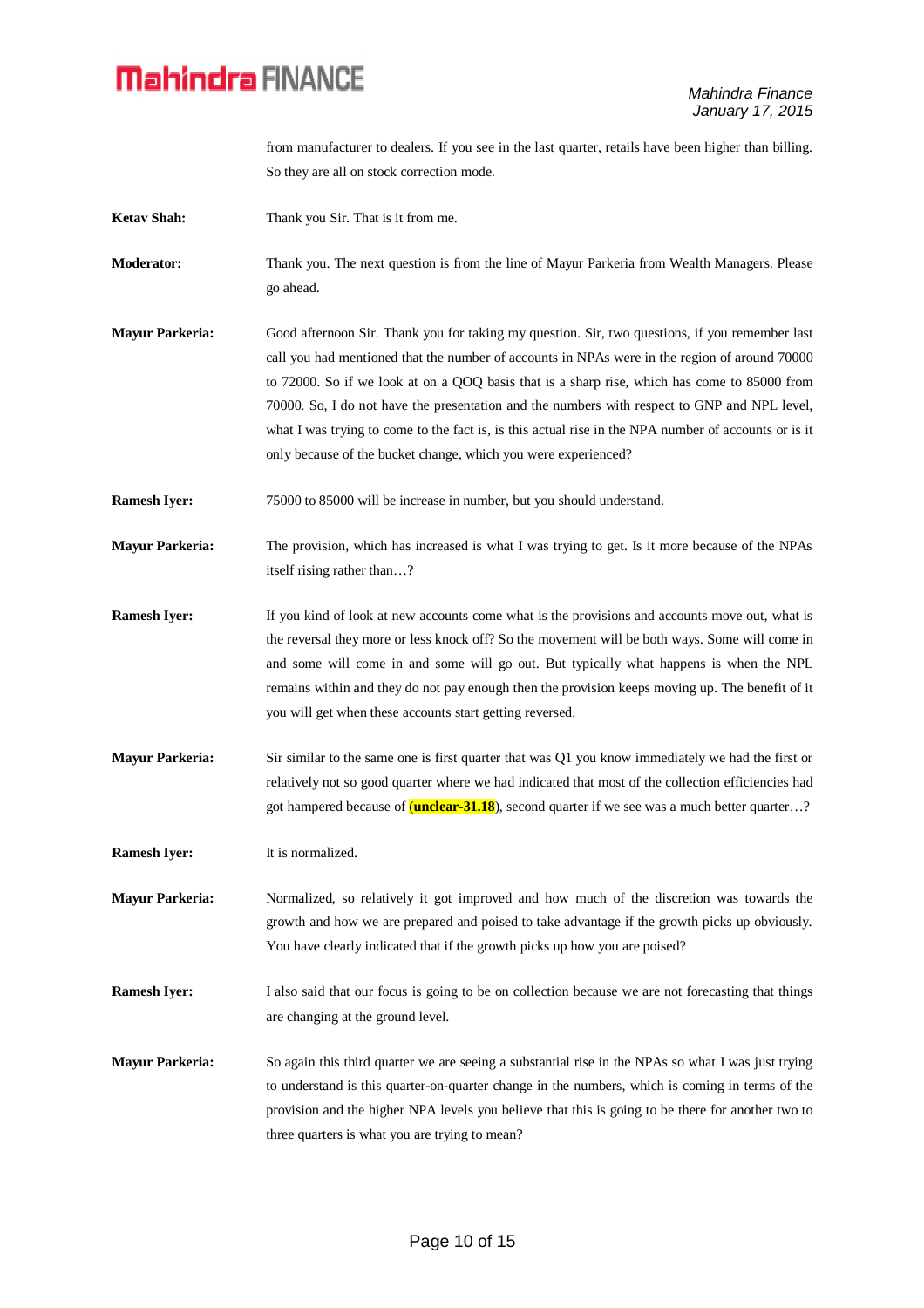- **Ramesh Iyer:** Because it is a very unstable market environment. Like you yourself said, let us go back two more quarters before that. You look at our third quarter last year. We had a very bad third quarter last year and clearly the reasons where that the cash flows from farm output had not started coming in. Then the fourth quarter was an improvement when the cash flow came in. Then you had the first quarter impact due to a different reason, which was not a repetitive reason so the second quarter got corrected. Now you look at this third quarter again, you have a mix of events like we explained about how different states are behaving differently from both economic cycle as well as from farm produce output. Now some of this will get corrected in January if cotton gets sold, if paddy prices get stabilized and it gets sold. But if contractors and earn and pay segment depends on contracting activities, mining activities, coal excavation, if these do not get corrected, it is going to have a chain of impact on every product which is dependent there. See one may ask a question why is three-wheeler dependent on coal, but at the end of the day if there are no activities the labour movement is completely stopped. The three-wheeler is without a business. There is excess capacity there. You look at Kerala as one phenomenally classic example. Two years back gulf returnees with margin money bought a lot of three-wheelers and they have deployed it locally. With sand and brick completely stopping activities you find supply side is much higher on the market place. So you will have this kind of impacts haunting when the economic cycles are unstable.
- **Mayur Parkeria:** Sir, just one small question if I can add on this. We had capital raising spend some time planned in the mid FY 2016 if things would have turned out, am I correct. That was what our understanding that we could have seen capital raising sometime back?

**Ramesh Iyer:** Good that you are remembering. We are completely forgotten with this kind of process.

- **Mayur Parkeria:** Actually that was I was now trying to come from a different point. If our profitability is a little under pressure so will we see in fact a pressure to raise the capital? So the growth itself will be subdued?
- **Ramesh Iyer:** We are at 18% plus or 19% level plus for profit pressure we will not have so much pressure on profits that we need to raise capital. I mean if you look at we may explain degrowth, but we are still talking of we are ending the quarter with 130 to 140 Crores of profit. So we are only talking of explaining a degrowth. We are not explaining a loss versus profit situation.
- **Mayur Parkeria:** So, it is going to be now as things (**inaudible-35.14**) in FY 2017?

**Ramesh Iyer:** I think capital raising will be only if business disbursements demand.

**Mayur Parkeria:** Thank you Sir.

- **Moderator:** Thank you. The next question is from the line of Manish Chaudhari from IDFC Securities. Please go ahead.
- **Manish Chaudhari:** Thanks for allowing me to ask the question again. Just wanted to check, if we look at your commentary, which is highlighting basically that the things have not really picked up and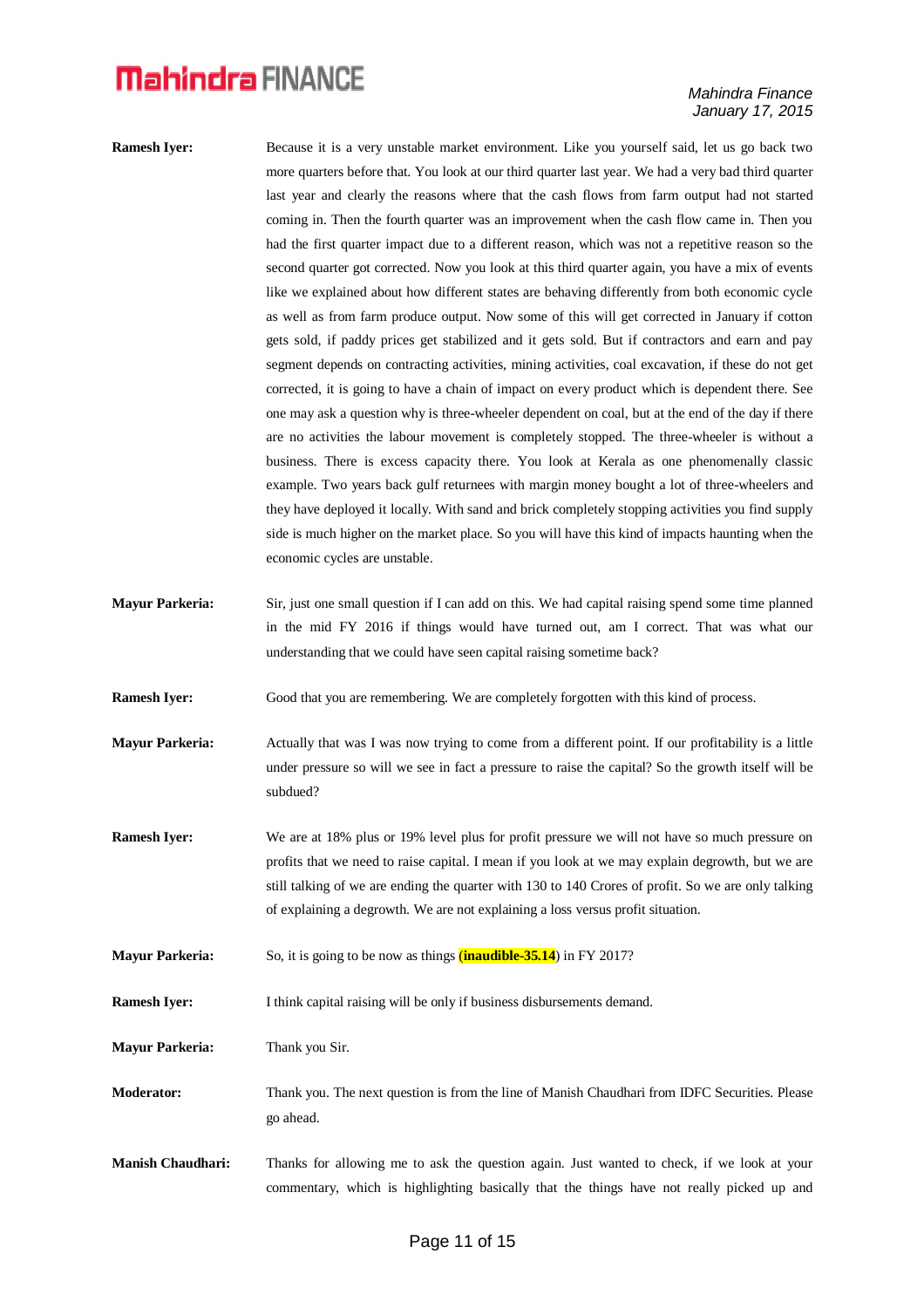#### *Mahindra Finance January 17, 2015*

probably this is what it has gone worse versus some of the other banks in the similar kind of businesses on retail and CVs, who are saying that the things are getting better. So, one is not really sure of I mean how to read this, if you can comment whether it is a different business segment, whether it is different customer segments, or it is just a question of time when the things will converge?

- **Ramesh Iyer:** I think it is a mix of everything. One is when somebody is commenting on commercial vehicle is picking up and especially from a bank's side they definitely are working with much large fleet operators and they are not working with sub fleet operators or first time users or less than three vehicle or five vehicle user. So, that is one. Second is while I am double guessing the bank, but I still think that these are not banks, which work in the geographies that we are working into so many products that we are in right from three wheeler to small vehicles to LCVs to pick up to all these vehicles. So they are one who maybe largely into commercial vehicle segment represented. Three is there must be for surely when they are servicing large fleet operators they are servicing fleet operators who have contract engaged with major manufacturers while the overall volumes have come down, but they still have a stable cash flow of ability to at least repay some money on an ongoing basis if not monthly at least once a quarter basis.
- **Manish Chaudhari:** Sir if you allow me one final question, you were talking about at some time of your presentation you talked about maybe even looking at increasing lending rates, do you think if banks cut base rates and lower lending rates on their products, will it be possible to you to even hold on to your rates rather than increased rates?
- **Ramesh Iyer:** Again, it will come from geography and it will come from product. If you ask me will we be able to do this for car segment? My answer would be no. Will we want to do it for tractor segment? My answer would be no. But if you want to do it for three-wheeler segment or sub 0.5 tonne segment my answer would be yes. Then again you turn it around and say will you do it in south, will you do it in Maharashtra, will you do it in Gujarat, Rajasthan I think the answer will be no, but can you do it in Bihar, can you do it in U.P., the answer will be yes. So, I think it is products, geography and application. I think all three will go into it so it is not summarily all products will demand an increase in price automatically.
- **Manish Chaudhari:** Thank you so much.

**Moderator:** Thank you. The next question is from the line of Chetan Ganatra from BNP Paribas. Please go ahead.

- **Avnish Makhija:** This is Avnish Makhija. Thanks for taking the questions. Just a couple of questions; one is can you give us a breakup of GNPAs based on what proportion is it in 5 to 11 months, 11 to 12 to 24 months plus?
- **Ramesh Iver:** The breakup of this you want?
- **Avnish Makhija:** Yes.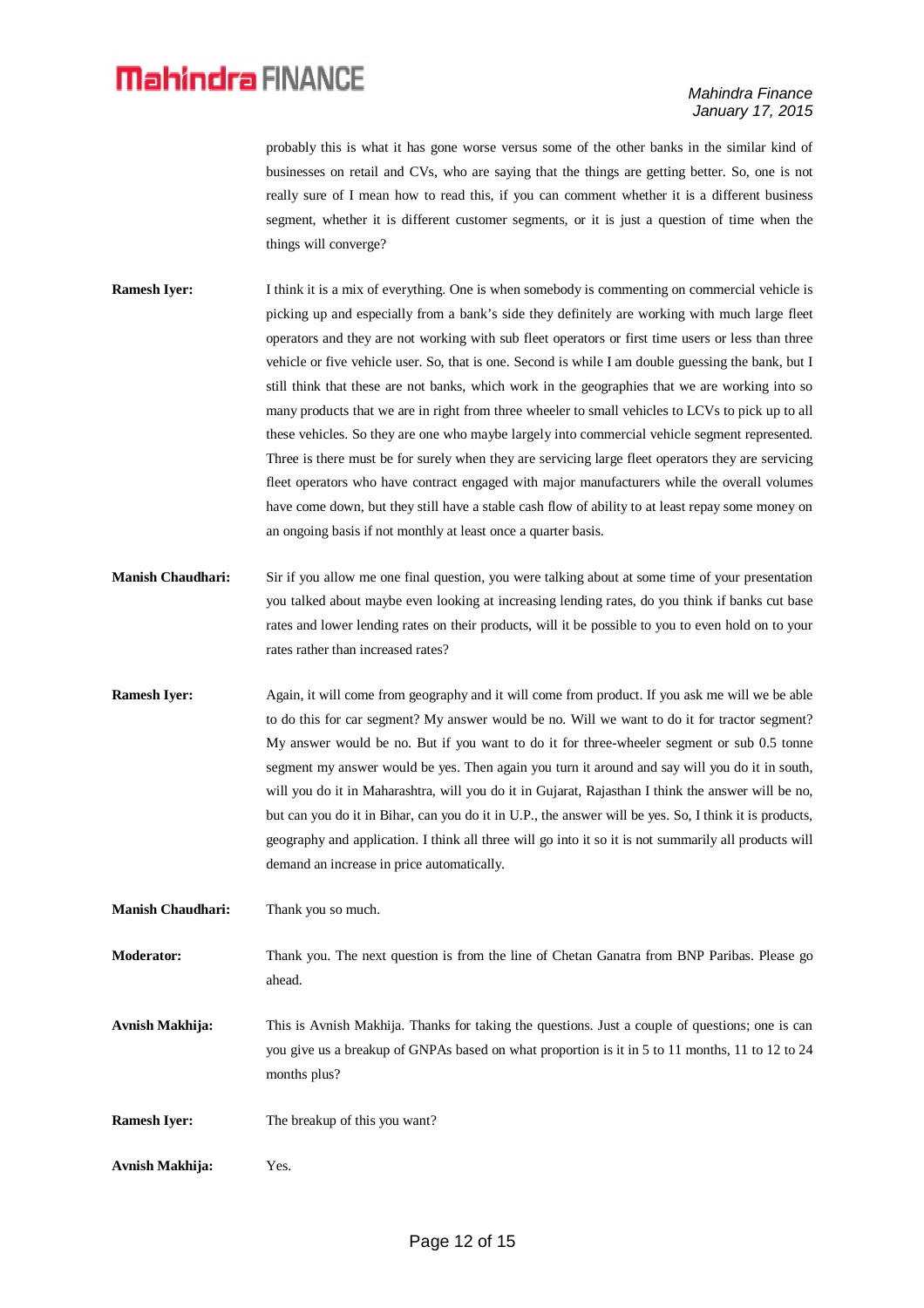| <b>Ramesh Iyer:</b>    | I think Rakesh or somebody will work on it. You have Rakesh's number?                                                                                                                                                                                                                                                                                                                                                                                                                                                            |
|------------------------|----------------------------------------------------------------------------------------------------------------------------------------------------------------------------------------------------------------------------------------------------------------------------------------------------------------------------------------------------------------------------------------------------------------------------------------------------------------------------------------------------------------------------------|
| Avnish Makhija:        | Yes. We will speak to him.                                                                                                                                                                                                                                                                                                                                                                                                                                                                                                       |
| <b>Ramesh Iyer:</b>    | You coordinate with him and he will kind of give it to you at a stage. I do not have it ready with<br>me, but more or less I can tell you if you look at last one year, two year kind of a thing, maybe<br>about 45% to 50% would be in the first bucket. The other two will be in the next two buckets.                                                                                                                                                                                                                         |
| <b>Rakesh Bildani:</b> | First bucket is 50%, second bucket is 33%, and last bucket is 17%.                                                                                                                                                                                                                                                                                                                                                                                                                                                               |
| Avnish Makhija:        | Thanks. Second Sir, collection efficiency, Sir this quarter you stated it is around 92% to 94%.<br>How much was it in the last quarter and last quarter of last year, corresponding quarter of last<br>year?                                                                                                                                                                                                                                                                                                                     |
| <b>Ramesh Iyer:</b>    | I think third quarter of last year and third quarter of this year almost has been same. If any it must<br>be 0.5% drop will be there, if that was 92 this was 91.5, 92 kind of a situation. There is no major<br>change, which is what I said. It is exactly same. There is no drop in collection efficiency. What<br>has dropped is the customers are not able to pay for more than one installment stretched on a<br>couple of months basis and which is why they are not able to come out of the NPA, but they are<br>moving. |
| Avnish Makhija:        | Sir, how much was it in 2Q this year, collection efficiency?                                                                                                                                                                                                                                                                                                                                                                                                                                                                     |
| <b>Ramesh Iyer:</b>    | It would have been the same 93%, 94%. Because in every quarter one month was a very, very<br>subdued month and the two months have been aggressive month. Given in this quarter, I think<br>October was maybe 85% to 87% and the other two months would have been 94% or 95% for it to<br>average out at 92%.                                                                                                                                                                                                                    |
| Avnish Makhija:        | Got it. Thanks a lot Sir.                                                                                                                                                                                                                                                                                                                                                                                                                                                                                                        |
| <b>Moderator:</b>      | Thank you. The next question is from the line of Jay Mundra from Bank of America Merril<br>Lynch. Please go ahead.                                                                                                                                                                                                                                                                                                                                                                                                               |
| <b>Jay Mundra:</b>     | Good afternoon. Sir, just wanted, if I do gross NPL absolute increase in third quarter, I see a<br>number of somewhere around 370 Crores. Just wanted to understand what would this number be<br>if you add back let us say repossession of vehicles and proceed thereof. Just wanted to get a feel?                                                                                                                                                                                                                             |
| <b>Ramesh Iyer:</b>    | This is all inclusive I think. This is total.                                                                                                                                                                                                                                                                                                                                                                                                                                                                                    |
| <b>Jay Mundra:</b>     | So, I just wanted to understand let us say last quarter the absolute increase is only somewhere<br>around 100 Crores, but I believe you mentioned somewhere around 250 Crores if you add back<br>the recovery and repossession. As compared to 250 Crores last quarter and 2Q what could be this<br>number?                                                                                                                                                                                                                      |
| <b>Ramesh Iyer:</b>    | Which quarter we are talking add back? I missed you.                                                                                                                                                                                                                                                                                                                                                                                                                                                                             |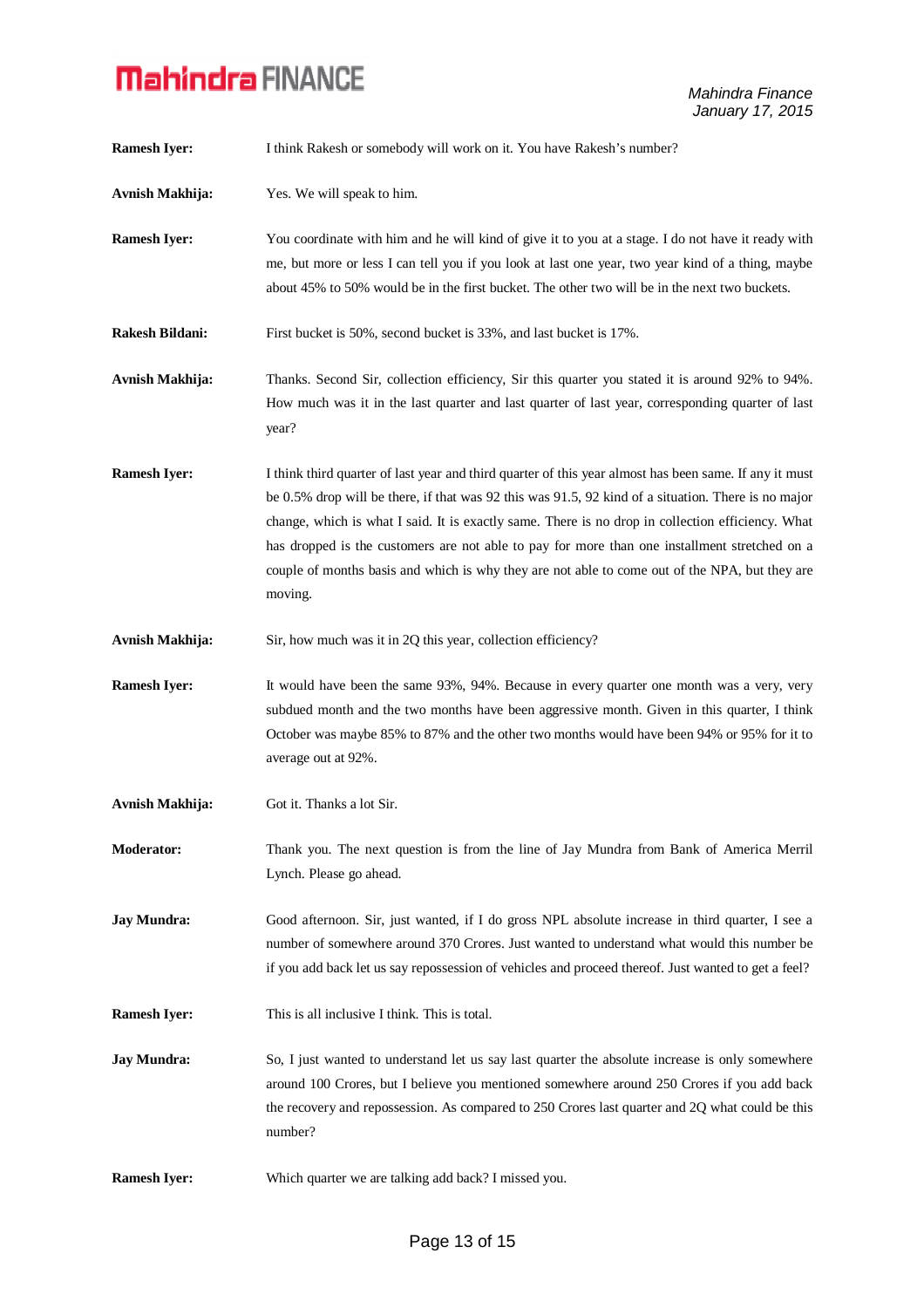| <b>Jay Mundra:</b>     | If you add back let us say the recovery and repossession, you would have netted this number<br>from the ending number that you have reported?                                                                                                                                                                                                                                                                                                                                                                                                                                 |
|------------------------|-------------------------------------------------------------------------------------------------------------------------------------------------------------------------------------------------------------------------------------------------------------------------------------------------------------------------------------------------------------------------------------------------------------------------------------------------------------------------------------------------------------------------------------------------------------------------------|
| <b>Ramesh Iyer:</b>    | Recovery how to net it off. I mean I did not understand that. I am not able to understand. What<br>exactly is this, because if we have recovered money, we will have to reduce from the NPL only?                                                                                                                                                                                                                                                                                                                                                                             |
| <b>Rakesh Bildani:</b> | Repossession stock is anyway part of the gross NPA. So it will never be excluded at any point of<br>time.                                                                                                                                                                                                                                                                                                                                                                                                                                                                     |
| <b>Ramesh Iyer:</b>    | We do not value it and reduce it. At least you must understand that repossessed vehicle in stock<br>are not valued to reduce from NPA. It is the sold that we take the credit for it.                                                                                                                                                                                                                                                                                                                                                                                         |
| <b>Jay Mundra:</b>     | I just wanted to understand what is the quantum of let us say the proceed that has come from<br>selling of that pool?                                                                                                                                                                                                                                                                                                                                                                                                                                                         |
| <b>Ramesh Iyer:</b>    | This is just my estimate. I am not speaking from a number in hand. If we have sold something<br>like 6000 vehicles, let us say suppose we have sold in this quarter one can estimate a price of<br>roughly about 2 lakh average because it will have a lot of small vehicles ( <b>unclear-42.41</b> ) to that<br>and whatever that amount turns to be, 120 Crores kind of a situation, 100 Crores plus situation,<br>more or less. It is just an estimate. I am not having a data in my hand, but more or less I know it<br>will be around this number.                       |
| <b>Jay Mundra:</b>     | Sir, second question would it be possible for you to give this breakup of GNPA across product?                                                                                                                                                                                                                                                                                                                                                                                                                                                                                |
| <b>Ramesh Iyer:</b>    | Product-by-product?                                                                                                                                                                                                                                                                                                                                                                                                                                                                                                                                                           |
| <b>Jay Mundra:</b>     | The category that you have, auto, UV, tractors, CV, used?                                                                                                                                                                                                                                                                                                                                                                                                                                                                                                                     |
| <b>Rakesh Bildani:</b> | More or less it will be in the mix. The provision will be same. The rates will be same irrespective<br>of the product 10, 50 and 100. So, the total NPA is known it is there in the presentation so if<br>suppose 55% is in the first bucket, even though the product could be different, the provision will<br>be 10% of that 55%. The product could be anything. It could be tractor, it could be commercial<br>vehicle, and it could be three-wheeler. We will try to give you, but I do not know whether it will<br>help you in anything, but anyway we will try to give. |
| <b>Ramesh Iyer:</b>    | I think it may not be bad to estimate it in the same line with the product mix of the balance sheet                                                                                                                                                                                                                                                                                                                                                                                                                                                                           |
|                        | because I think if give or take 2% here or there. If tractors are 18% in the balance sheet in NPA,<br>it maybe 20%, if cars are 30%, they maybe 25% to 24%, it will not be very, very different,<br>because I will tell you why I am saying that is because the profile of customer causes an NPA. It<br>is not the product, which is causing it and the fundamental economic of the geography is causing<br>it. So therefore it will be pretty uniform in terms of every product going in that direction.                                                                    |